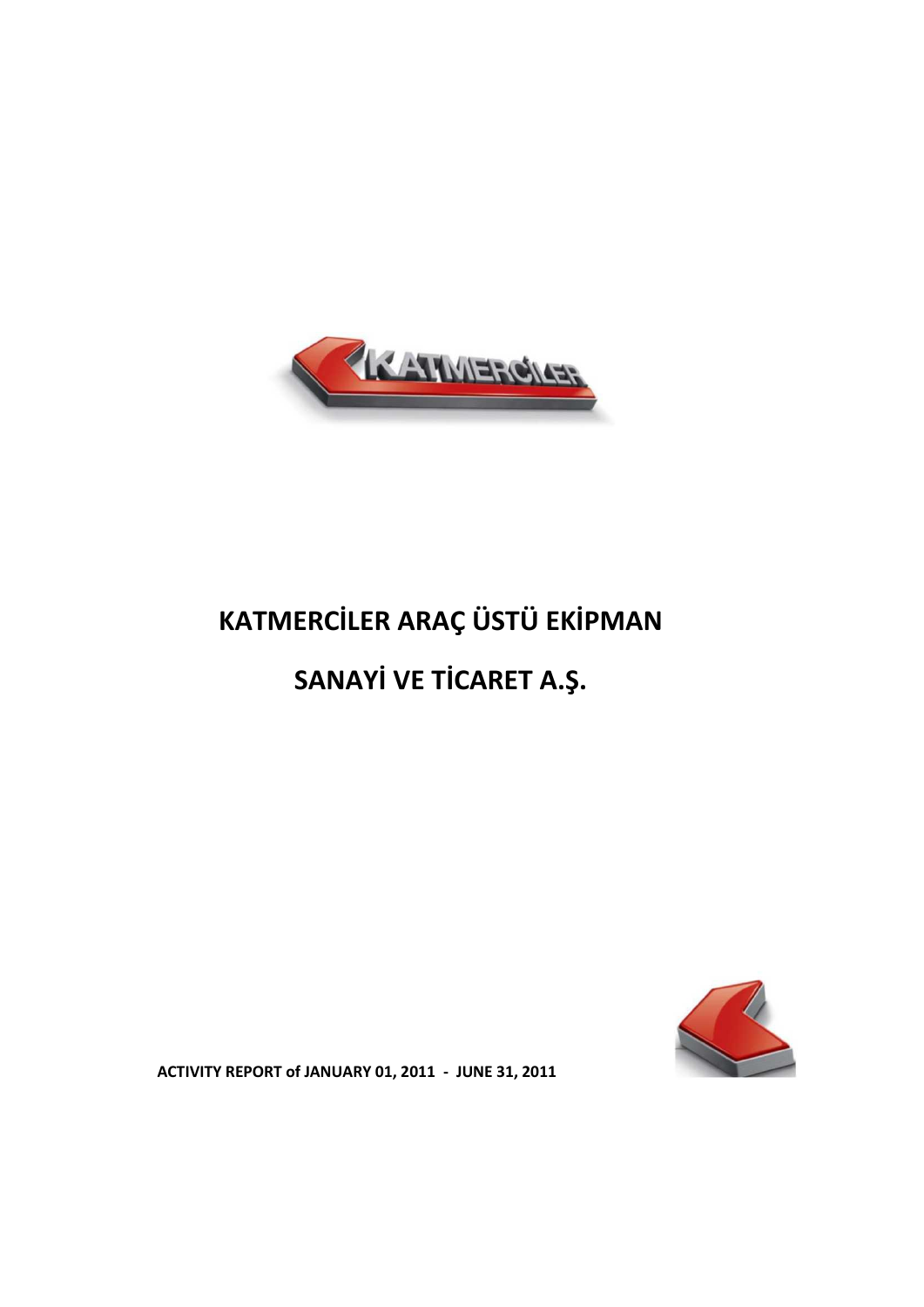## **KATMERCİLER ARAÇ ÜSTÜ EKİPMAN SANAYİ VE TİCARET A.Ş. ACTIVITY REPORT of JANUARY 01 - JUNE 31, 2011**

## **SHAREHOLDING STRUCTURE and CAPITAL DISTRIBUTION**

Common Capital Stock **:** 12,500,000 TL Paid-in Capital : 12,500,000 TL

Partnership structure of our company is given as follows and İsmail Katmerci is the controlling shareholder with a share ratio of 58.11%.

| <b>Shareholders</b> | <b>Share Amount (TL)</b> | Share Ratio (%) |
|---------------------|--------------------------|-----------------|
| İsmail Katmerci     | 7,264,166.70             | 58.11           |
| Publicly-held Part  | 3,035,833.30             | 24.29           |
| Other               | 2,200,000.00             | 17.60           |
| <b>Grand Total</b>  | 12,500,000.00            | 100.00          |

Share with a par value of 35,833.30 TL owned by our investors who, by keeping the our Company's shares they have purchased in the initial public offer for a period of 90 days up to February 08, 2011, are qualified to be awarded with 5% shares based on the Bonus Share Incentive under the Initial Public Offering Incentives are passed to their accounts as of February 22, 2011.

## Development of stock prices within the period:

One lot of our company stocks, which are traded in National Market II of Istanbul Stock Exchange Market, were traded at 3,04 TL which is the lowest and at 7.51 TL which is the highest figure in the period 01.01.2011 - 30.06.2011.

Development of market values of our company stocks in the period of 01.01.2011 - 30.06.2011 is shown in the following chart.

## KATMERCİLER MARKET VALUE CHART (1000 USD)



**CHARTER AMENDMENTS IN THE PERIOD AND THEIR GROUNDS**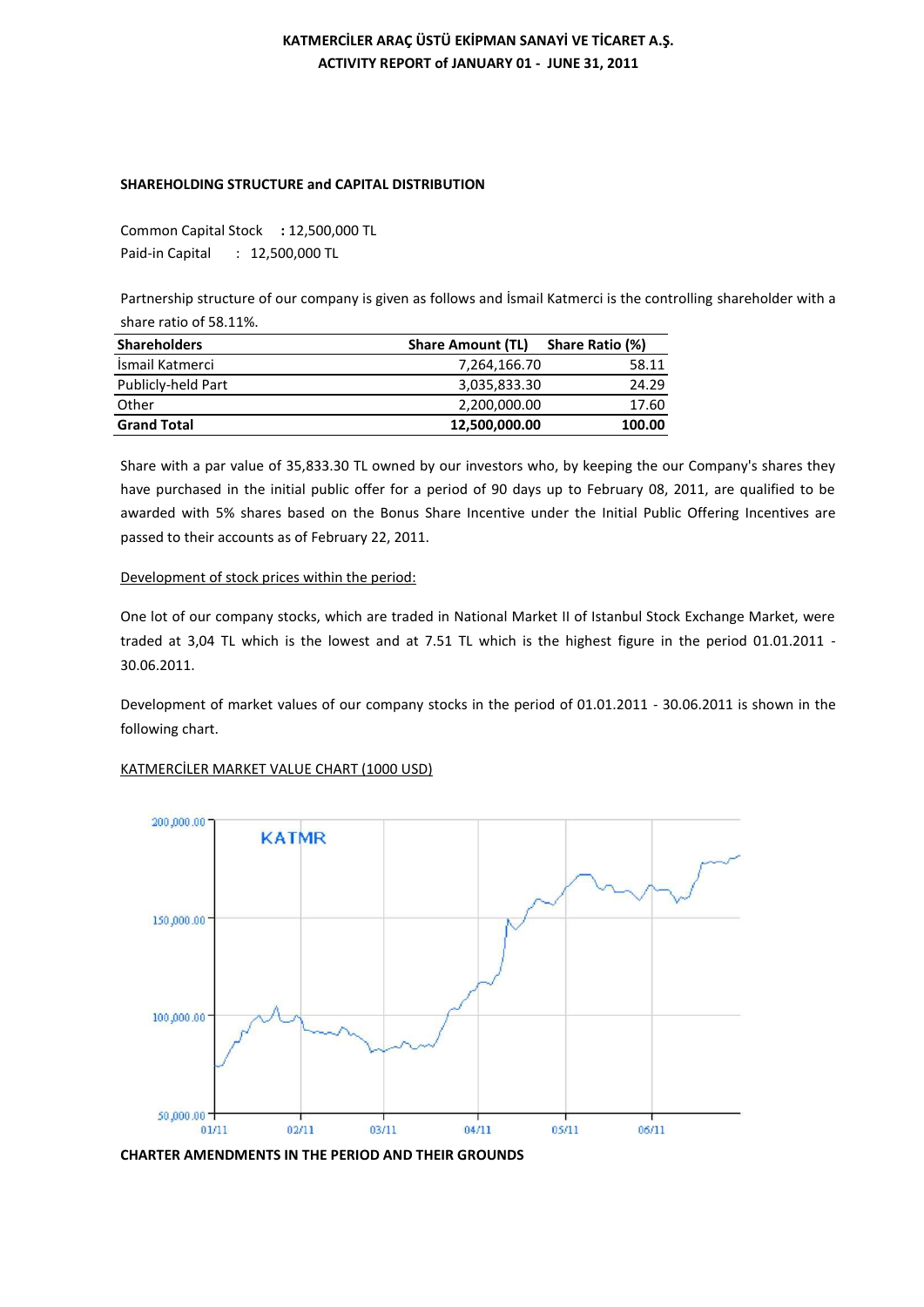The company applied for the preliminary approval of Capital Market Board on 18.05.2011 regarding he alteration of Article 6, "Capital and Shares" of the Company Charger in order to increase the paid-in capital of the company to 25,000,000 TL by increasing 100%, i.e. 12,500,000 TL, out of which 6,005,230 TL shall be payable from Share Premiums and 6,494,770 TL from Contingency Reserves;

Preliminary approval was issued with letter dated 04.07.2011 of Capital Markets Board, Alteration Drafts approved by Ministry of Industry and Commerce on 21.07.2011 were voted in the Extraordinary General Assembly held on 27.07.2011 and was registered by the İzmir Trade Registry Office on 04.08.2011.

| <b>Former</b>                                                    |             | <b>Altered</b>                                                                                                                |
|------------------------------------------------------------------|-------------|-------------------------------------------------------------------------------------------------------------------------------|
| <b>CAPITAL AND SHARES: Article 6:</b>                            |             | <b>CAPITAL AND SHARES: Article 6:</b>                                                                                         |
| The company capital is 12,500,000. TL. This capital has been     |             | The company capital is 25,000,000. TL. This capital has been                                                                  |
| divided into totally 12,500,000 shares having a nominal value of |             | divided into totally 25,000,000 shares having a nominal value of                                                              |
| 1.- TL (one Turkish liras) each, of which 1,000,000 are Group A  |             | 1.- TL (one Turkish liras) each, of which 2,000,000 are Group A                                                               |
| and 11,500,000 are Group B.                                      |             | and 23,000,000 are Group B.                                                                                                   |
| The entire Group A shares are registered shares, and all of the  |             | The entire Group A shares are registered shares, and all of the                                                               |
| Group B shares are bearer shares.                                |             | Group B shares are bearer shares.                                                                                             |
| All of the 11,000,000.- TL (eleven million Turkish liras)        |             | All of the previous capital, i.e. 12,500,000.- TL (Twelve million                                                             |
| constituting the former capital are paid-in.                     |             | five hundred thousand Turkish liras) is fully paid-in and was laid                                                            |
| The increased part of 1,500,000.-TL shall be payable by          |             | down in the report number YMM 485-2010-03-153-90 dated                                                                        |
| restricting the stock warrants of partners and by offering these |             | 24.11.2010 by Gürsel Erkul ILIZ, Chartered Accountant registered                                                              |
| shares to public, and Group B bearer stocks will be issued.      |             | to Izmir Chamber of Chartered Accountants under License No.                                                                   |
| Share Group Number of Shares Amount (TL)<br>Shareholder          |             | 485. Out of the 12,500,000.- TL (12.500.000.-TL (Twelve million                                                               |
|                                                                  |             | five hundred thousand Turkish liras increased in this transaction)                                                            |
| İsmail Katmerci<br>800,000.-<br>(A)                              | 800,000.-   | corresponding to 12,500,000. TL (Twelve million five hundred                                                                  |
| Havva Katmerci<br>(A)<br>50,000.                                 | $50,000.$ - | thousand Turkish liras) shares, 6,005,230.- TL shall be payable<br>through Share Premiums account and 6,494,770.- TL shall be |
| (A)<br>50,000.<br>Mehmet Katmerci                                | $50,000.$ - | payable through Contingency Reserves account. Free shares shall                                                               |
| Ayşe Nur Çobanoğlu (A)<br>50,000.                                | $50,000.$ - | be given to the partners up to 12,500,00.- TL by which the capital                                                            |
| Furkan Katmerci<br>(A)<br>$50,000.$ -                            | 50,000.     | is increased.                                                                                                                 |
| İsmail Katmerci<br>8,000,000.-<br>(B)                            | 8,000,000.- | Shares representing the capital shall be monitored pursuant to the                                                            |
| Havva Katmerci<br>(B)<br>500,000.-                               | 500,000.-   | principles of book-entry.                                                                                                     |
| Mehmet Katmerci<br>(B)<br>500,000.-                              | 500,000.-   |                                                                                                                               |
| Ayşe Nur Çobanoğlu (B)<br>500,000 .-                             | 500,000.-   |                                                                                                                               |
| Furkan Katmerci<br>(B)<br>500,000.-                              | 500,000.-   |                                                                                                                               |
| Public Offering<br>1,500,000 .-<br>(B)                           | 1,500,000.- |                                                                                                                               |
| Shares representing the capital shall be monitored pursuant to   |             |                                                                                                                               |
| the principles of book-entry.                                    |             |                                                                                                                               |

## **ALTERATION ON MAIN CONTRACT**

#### **NATURE AND AMOUNT OF CAPITAL MARKET INSTRUMENTS ISSUED IN THE PERIOD**

Katmerciler has not issued any capital market instrument in the period of 01.01.2011 – 31.06.2011.

#### **MEMBERS TO BOARDS OF DIRECTORS AND SUPERVISORS**

Elections for members to Boards of Directors and Supervisors are carried out by General Assembly pursuant to our Company Charter, Turkish Code of Commerce, and relevant regulations. 2010 Regular General Assembly of the Company was held on 11.05.2011.

## **a) Board of Directors and Supervisors :**

Members to the Boards of Directors and Supervisors, elected in our Company's General Assembly dated 11.05.2011, are as follows.

## **Board of Directors**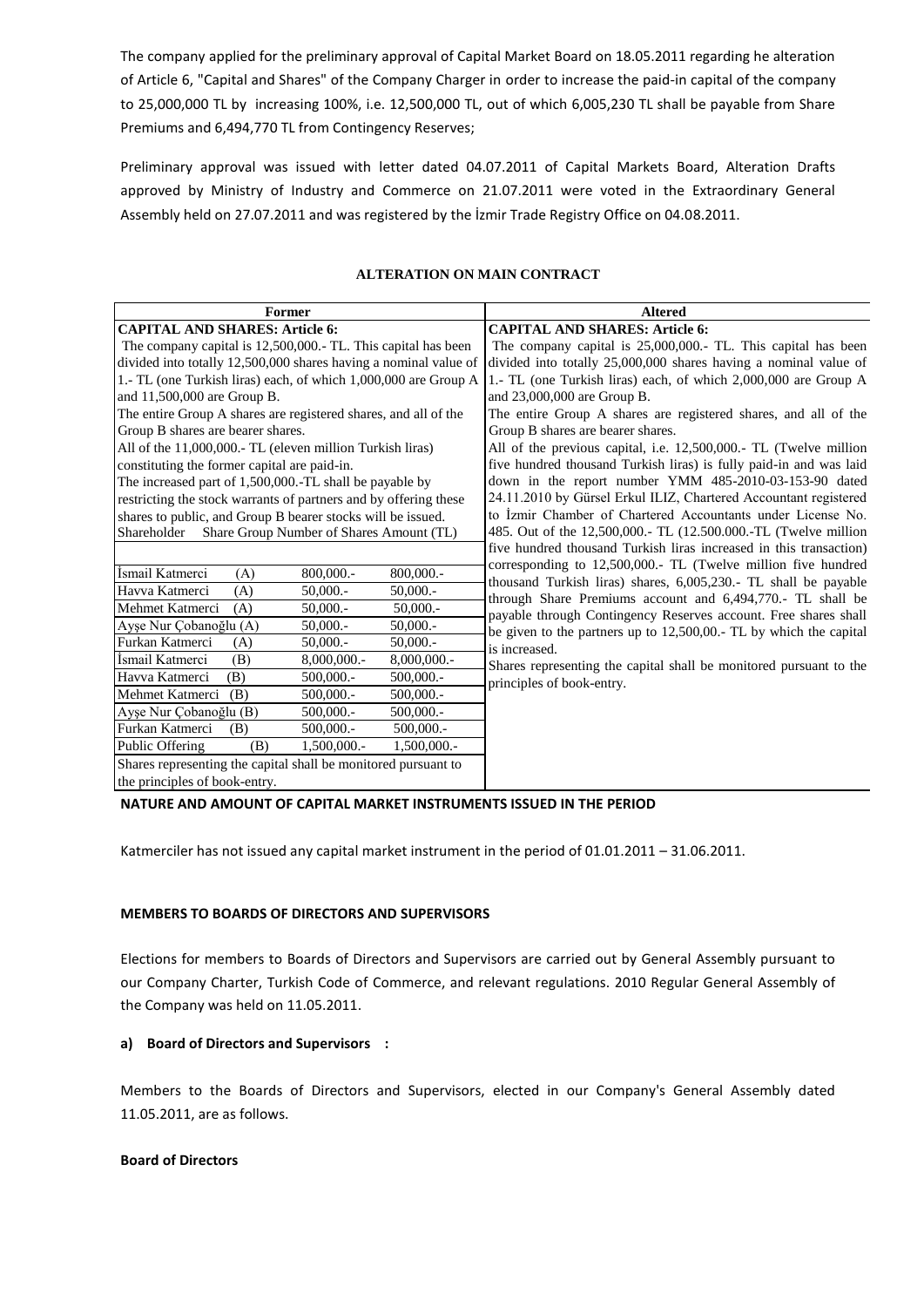| Name and Surname        | <b>Position</b>                         | <b>Term of Office</b> |  |
|-------------------------|-----------------------------------------|-----------------------|--|
| <b>IMehmet Katmerci</b> | Chairman to Board of Directors, General | 11.05.2011 11.05.2012 |  |
|                         | Director                                |                       |  |
| <b>IFurkan Katmerci</b> | Deputy Chairman of Board of Directors   | 11.05.2011 11.05.2012 |  |
| Havya Katmerci          | <b>IMember to Board of Directors</b>    | 11.05.2011 11.05.2012 |  |

## **Board of Supervisors**

| Name and Surname    | <b>Position</b> | <b>Term of Office</b> |  |
|---------------------|-----------------|-----------------------|--|
| Osman Gürbüz Özkara | Auditor         | 11.05.2011 11.05.2012 |  |
| lErkan Gül          | Auditor         | 11.05.2011 11.05.2012 |  |

## **Competences and Responsibilities of Members to Board of Directors and Supervisors**

Competences and responsibilities of Members to Board of Directors are regulated in Articles 10, 16, and 17 of Company Charter.

Articles 21 and 22 of the Company Charter regulate duties, competences, and responsibilities of the members to Supervisory Board.

## **b) Committee Responsible for Supervision**

Members to the Committee Responsible for Supervision consist of Furkan Katmerci, Deputy Chairman of Board of Directors, and Havva Katmerci, Member to Board of Directors, who are not executive members.

The committee responsible for supervision shall provide support to the board of directors in order to ensure supervision of publicizing the accounting system and financial data of the company and of operation and effectiveness of the internal control system.

## **c) Changes in Top Management throughout the Year and Details of Currently Functioning Managers**

No changes took place in the management of our company within this period. Our managers are as follows:

| Name and Surname | <b>Position</b>                                     | <b>Profession</b>           | Professional      |
|------------------|-----------------------------------------------------|-----------------------------|-------------------|
|                  |                                                     |                             | <b>Experience</b> |
| Mehmet Katmerci  | Chairman to Board of Directors, General<br>Director | <b>Businessman</b>          | 18 Years          |
| Gökmen Ölçer     | <b>Financial Affairs Coordinator</b>                | <b>Financial</b><br>Advisor | 18 Years          |

## **SECTOR OF ACTIVITY OF THE COMPANY AND ITS POSITION IN THE SECTOR**

In the first six months of 2011 total export was 10 billion USD, out of which 6 billion USD was for Automotive Main Industry Export and 4 billion USD was for Supplier Industry Export.

Compared to the same period of 2010, Main Industry export increased by 3& and Supplier Industry Export increased by 29%. Total export of the industry has increased by 12% compared to the same period of 2010. (TAYSAD)

On-board Equipment Sector, in which our Company is active, is considered as a Sub-sector of Automotive Supplier Industry.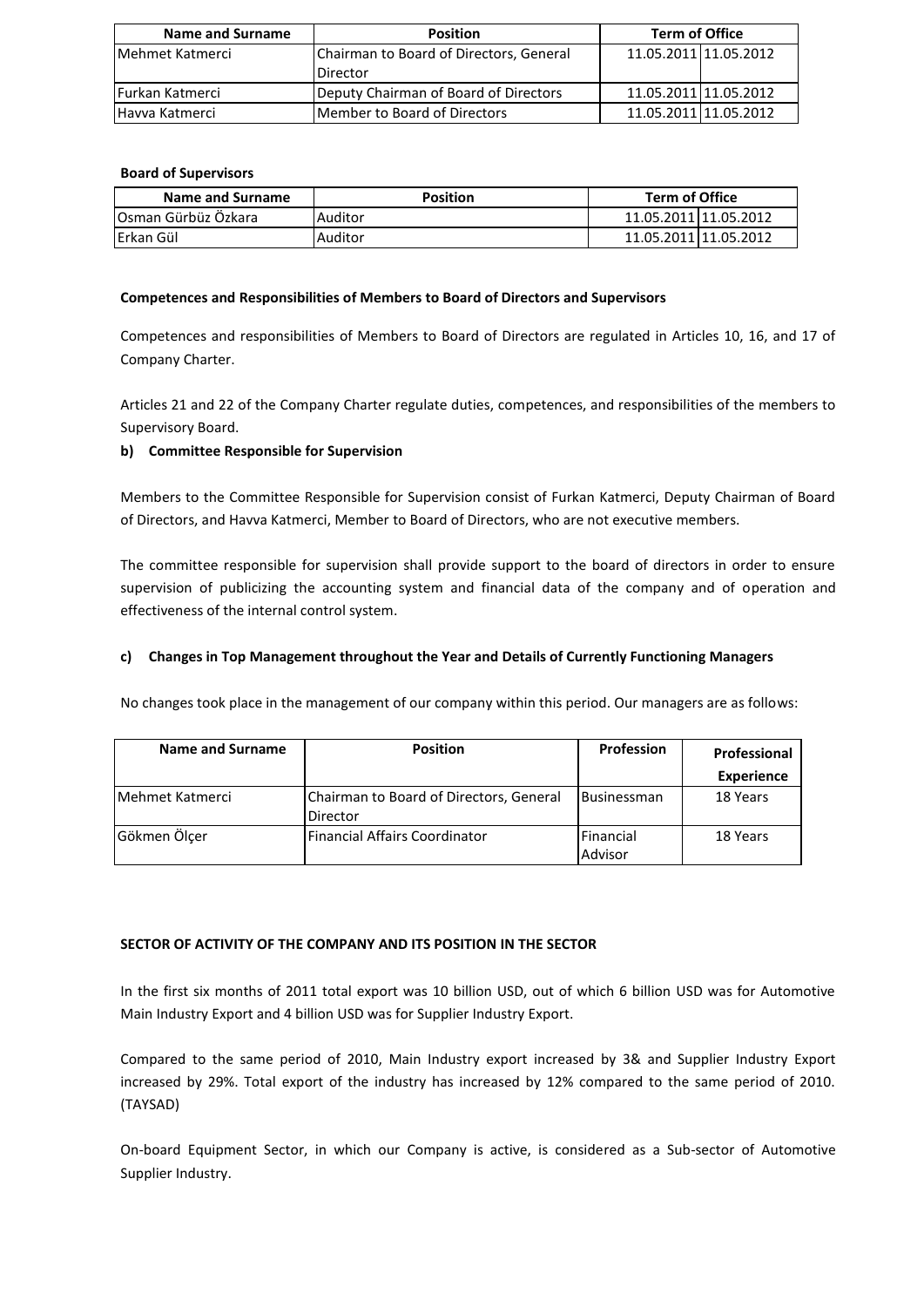Domestic and foreign production and sales figures of our company are statistically included in the automotive supplier industry figures.

| <b>AUTOMOTIVE SUPPLIER INDUSTRY EXPORT</b> |                                                            |                                          |  |  |  |  |
|--------------------------------------------|------------------------------------------------------------|------------------------------------------|--|--|--|--|
|                                            |                                                            | <b>USD</b>                               |  |  |  |  |
|                                            | January 31 - Thursday, June 30,<br>2011                    | January 31 - Wednesday, June<br>30, 2010 |  |  |  |  |
| Turkey                                     | 4,191,364,898                                              | 3,206,795,471                            |  |  |  |  |
| Katmerciler                                | 11,128,337                                                 | 9,814,342                                |  |  |  |  |
| $\sim$<br>$\ddot{\phantom{0}}$             | $\sim$ $\sim$ $\sim$ $\sim$<br>$\sim$ $\sim$ $\sim$ $\sim$ |                                          |  |  |  |  |

Share of Katmerciler 0.27% 0.31% *Source: TİM ([www.tim.org.tr\)](http://www.tim.org.tr/)*

The Rate of Capacity Utilization of our Company in the period of January 01 - June 30, 2011 has been realized as

## **PRODUCTION and**

|                      | January 01 - June 30, 2011         |                                      |               | January 01 - June 30, 2010         |                                      |                  |
|----------------------|------------------------------------|--------------------------------------|---------------|------------------------------------|--------------------------------------|------------------|
|                      | <b>CAPACITY</b><br><b>QUANTITY</b> | <b>PRODUCTION</b><br><b>QUANTITY</b> | <b>RoCU %</b> | <b>CAPACITY</b><br><b>QUANTITY</b> | <b>PRODUCTION</b><br><b>QUANTITY</b> | <b>RoCU</b><br>% |
| Garbage              | 94                                 | 322                                  | 343           | 94                                 | 201                                  | 214              |
| Firefighting         | 345                                | 27                                   | 8             | 345                                | 59                                   | 17               |
| Tipper               | 144                                | 17                                   | 12            | 144                                | 137                                  | 95               |
| Jetting and Cleaning | 48                                 | 18                                   | 38            | 48                                 |                                      | 11               |
| Vacuum               | 35                                 | 22                                   | 63            | 35                                 | 13                                   | 37               |
| Tanker               | 137                                | 24                                   | 18            | 137                                | 92                                   | 67               |
| Sweeper              | 6                                  | 9                                    | 150           | 6                                  | 26                                   | 433              |
| Other                | 44                                 | 43                                   | 99            | 44                                 | 21                                   | 48               |
| General RoCU (%)     |                                    |                                      | 56%           |                                    |                                      | 64%              |

56%, corresponding to an equipment production of 482 items.

## **SALES AND ANNUAL PERFORMANCE OF COMPANY**

Brief consolidated income statements of our company as of June 30, 2011/2010 are as follows.

| <b>Brief Consolidated Income Statement</b> | (Subject to Limited<br>Independent<br>Audit) | (Subject to<br><b>Independent Audit)</b> |
|--------------------------------------------|----------------------------------------------|------------------------------------------|
|                                            | <b>Current Period</b>                        | <b>Previous Period</b>                   |
| (TL)                                       | Thursday, June 30,                           | Wednesday, June 30,                      |
|                                            | 2011                                         | 2010                                     |
| Income from Sales                          | 31,335,772                                   | 30,083,176                               |
| <b>Business Income</b>                     | 4,419,837                                    | 6,190,653                                |
| Pre-tax Profit                             | 3,201,640                                    | 6,613,135                                |
| Net Profit of Period                       | 2,052,107                                    | 5,101,335                                |
| Depreciation Interest and Pre-tax          | 4,637,601                                    | 6,302,256                                |
| Income (FAVÖK)                             |                                              |                                          |
| Earnings per share                         | 0.16                                         | 1.46                                     |

Quantities of equipment sold by our company in the periods January-June 2011/2010 are as follows:

| <b>QUANTITY SOLD</b> | January 31 - Thursday, | January 31 - Wednesday, |  |
|----------------------|------------------------|-------------------------|--|
|                      | June 30, 2011          | June 30, 2010           |  |
| Garbage              | 312                    | 193                     |  |
| Firefighting         | 28                     | 58                      |  |
| Tipper               | 16                     | 137                     |  |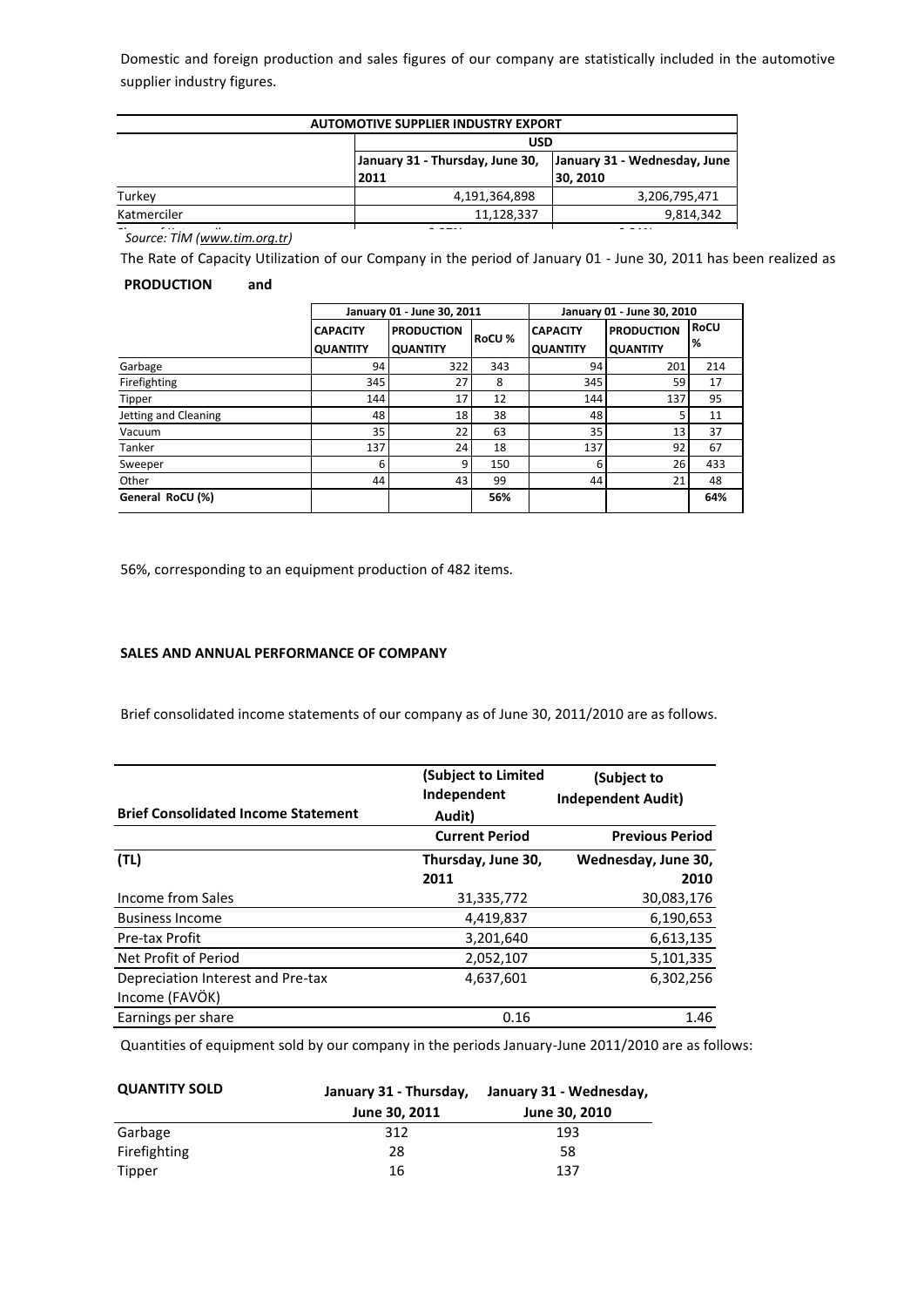| Jetting and Cleaning | 18  |     |
|----------------------|-----|-----|
| Vacuum               | 23  | 13  |
| Tanker               | 24  | 92  |
| Sweeper              | 9   | 26  |
| Other                | 43  | 17  |
| <b>Total</b>         | 473 | 541 |

Brief consolidated balance sheet of our company as of 30.06.2011 is as follows.

| (Subject to<br>Limited<br>Independent | (Subject to<br><b>Independent Audit)</b> |
|---------------------------------------|------------------------------------------|
| Audit)                                |                                          |
| <b>Current Period</b>                 | <b>Previous Period</b>                   |
| Thursday, June 30,                    | Friday, December 31,                     |
| 2011                                  | 2010                                     |
| 60,043,688                            | 38,947,047                               |
| 24,037,169                            | 20,602,676                               |
| 84,080,857                            | 59,549,723                               |
|                                       |                                          |
| 44,780,660                            | 24,609,672                               |
| 9,914,865                             | 8,466,208                                |
| 29,385,332                            | 26,473,844                               |
| 84,080,857                            | 59,549,723                               |
|                                       |                                          |

Our company assets reached to the level of 84,080,857 TL in the period January-June 2011 and an increase of 41.07% was achieved compared to December 31, 2010.

## **STATUS OF BENEFITING DEVELOPMENTS AND INCENTIVES IN INVESTMENT**

## R&D Activities

The company TUBITAK Technology and Innovation Support Programs Department was applied on 31.03.2011 to utilize incentive support for realized 190,000 TL part of the 45 m Telescopic Boom Ladder Development Project.

## **Investments**

Regarding our new investment activity which we have announced on 01.03.2011 through Public Informative Platform, an expense of 1,459,572 TL has been made in the period of 01.01.2011 – 30.06.2011.

## **DIVIDEND POLICY**

Based on Board of Directors Resolution number 2011/12 dated 25.02.2011, the dividend distribution policy of our company for 2010 and following years has been laid down and the issue is shared with the shareholders in 2010 Regular General Assembly held on 11.05.2011.

Principles on dividend distribution are regulated in Article 34, "Determining and Distribution of Profit" of the Company Charter, in accordance with relevant provisions of Turkish Code of Commerce and Capital Market Law.

## **SOURCES OF FINANCING AND RISK MANAGEMENT POLICIES**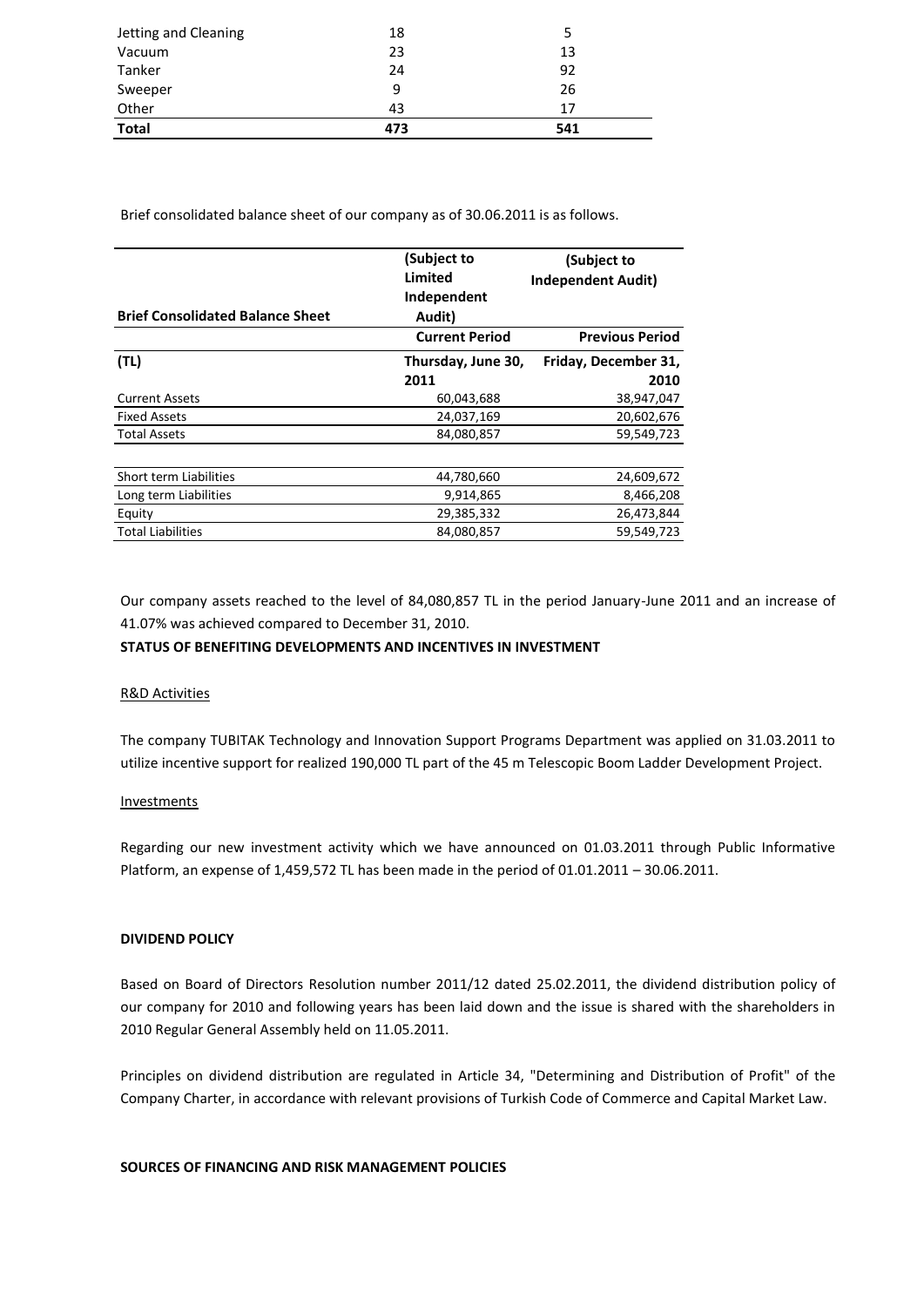Primary financing sources of our company are funds created by activities and short- and long- term credits received from domestic financial organizations.

Explanations on financing and risk management policies of our Company are stated in the footnote number 38 of Interim Period Financial Reports dated 30.06.2011.

#### **PREVISIONS ON COMPANY DEVELOPMENT**

Our company will continue R&D investments in 2011 towards the strategic targets and shall accelerate efforts for branding and institutionalization. In addition, our on-going investment is planned to be completed in October. Commissioning of our new investment will be another significant contribution towards our company's aim of growing and increasing profitability. With such developments our Company is anticipating to continue to be the most profitable and leader company in export in the sector, by maintaining high level of profitability also in 2011, thanks to its capacity to offer innovative products.

## **PERSONNEL AND WORKER MOVEMENTS, RIGHTS AND BENEFITS OFFERED TO EMPLOYEES**

Number of our personnel members as of 30.06.2011 is 265 employees in total, out of which 49 employees are members of administrative personnel and 216 are members of blue collar personnel.

Severance pay obligation of our company, calculated under UFRS as of June 30, 2011 is 796,331 TL and compensation is reserved for this entire amount.

Social rights of our personnel are granted regularly and pursuant to the legislation in effect.

## **DONATIONS**

Total amount of donations and aids made by the Company in Turkey in the period of 01.01.2011 – 30.06.2011 is 1,020 TL. (31.12.2010 : 14,075 TL)

#### **ORGANIZATIONS OUT OF HEADQUARTERS**

There are no organizations out of headquarters.

#### **INFORMATION ON PARTNERSHIPS SUBJECT TO CONSOLIDATION**

Main areas of activity of companies included in the consolidation and ratios of partnership of the Parent Company in the companies are as follows:

#### **Rate of Participation, %**

| <b>Subsidiaries</b>                           | <b>Area of Activity</b> | Capital | June 30, 2011 December 31, 2010 |       |
|-----------------------------------------------|-------------------------|---------|---------------------------------|-------|
| Katmerciler Profil Sanayi ve Ticaret A.S      | Painting workmanship    | 500.000 | 93,33                           | 93,33 |
| Isipan Otomotiv ve Üst Ekipman Metal          |                         |         |                                 |       |
| Makine San. ve Tic.A.S                        | Welding workmanship     | 825.000 | 95,67                           | 89,00 |
| Kat Araçüstü Ekipman Pazarlama ve Dış Ticaret |                         |         |                                 |       |
| Ltd. \$ti. *                                  | Marketing               | 50.000  | $\overline{\phantom{a}}$        | 90,00 |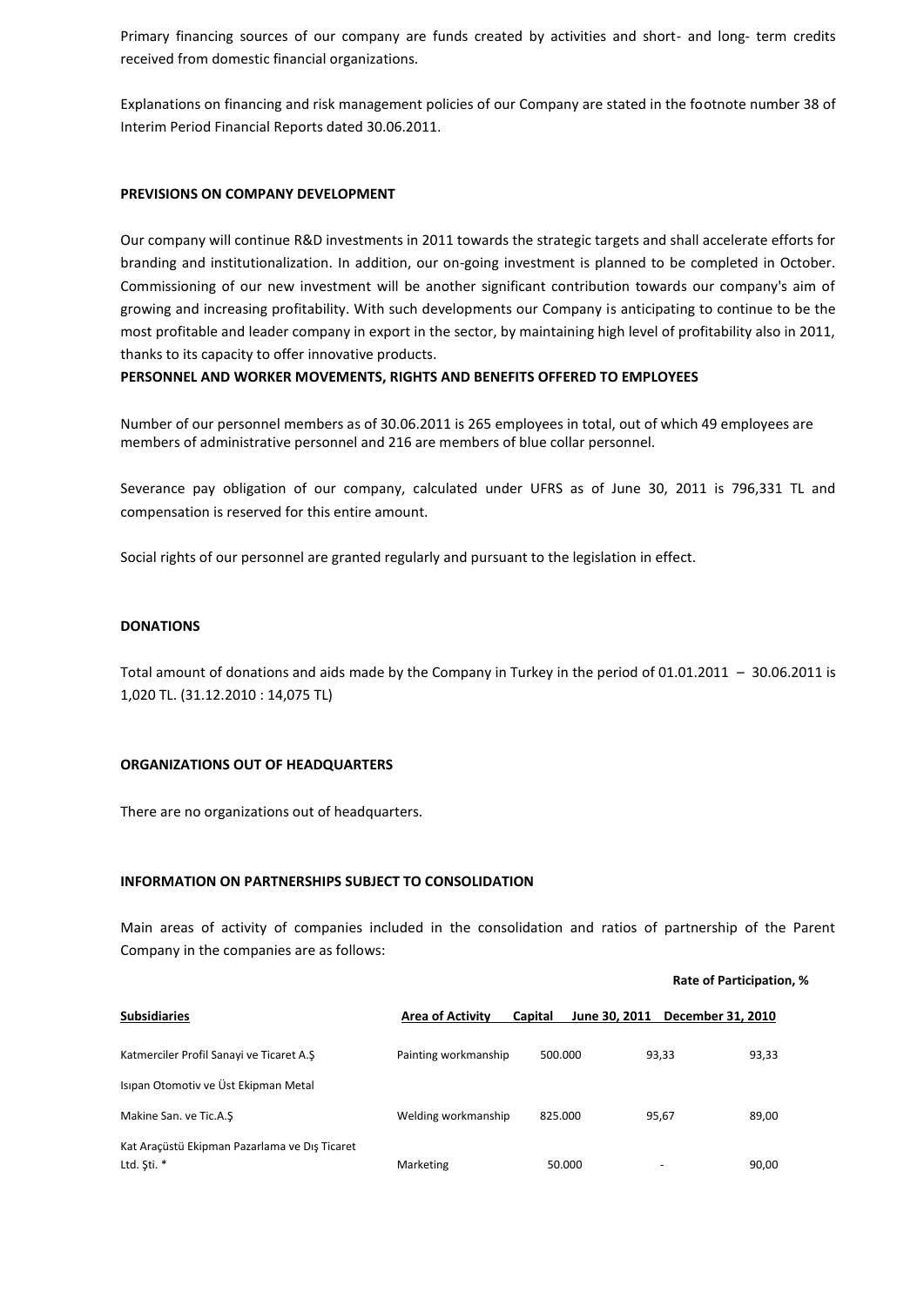\* Based on the Board of Directors Regulation number 2011/7 dated 31.01.2011 of our subsidiary Kat Araç Üstü Ekipman Pazarlama ve Dış Ticaret A.Ş., shares with nominal value of 45,000 TL owned by this company is decided to be sold (special case explanation dated 01.02.2011). On 31.01.2011

registration was completed with the Trade Registry Office and the sale was finalized. Said company is not included in the consolidation in financial tables dated 30.06.2011.

Consolidation took place in the body of Katmerciler Araç Üstü Ekipman Sanayi ve Ticaret A.Ş., which is the parent company.

Accounting policies applied by companies included in the consolidation is brought in harmony with the accounting policies of the Parent Company. All transaction, balances, income and expenses in the group are eliminated in the consolidation.

## **COMPANY DISCLOSURE POLICY**

"Disclosure Policy", which was prepared within the framework of SPK Corporate Governance Principles Section II, Article 1.2 for informing public in the most effective, efficient and rapid manner and was enforced based on Board of Directors Resolution number 2011/13 dated 25.02.2011, is available in the annual activity report and on Company website [\(www.katmerciler.com.tr](http://www.katmerciler.com.tr/)). Company Disclosure Policy was shared with our Shareholders in 2010 Regular General Assembly held on 11.05.2011.

## **STATEMENT of COMPLIANCE with CORPORATE GOVERNANCE PRINCIPLES**

The Company believes in full compliance with the Corporate Governance Principles, published in 2003 and finalized with a revision in 2005 by Capital Markets Board. Said principles are assumed by the company.

Report on Compliance with Corporate Governance Principles will be updated annually and only updated sections are included in the interim period reports, the whole report is not published. The whole Report is available in 2010 Activity Report and on [www.katmerciler.com.tr](http://www.katmerciler.com.tr/) website.

#### **Informing Investors in the Period of 01.01.2011 – 30.06.2011**

| Number of informative phone calls |    |
|-----------------------------------|----|
| Number of informative e-mails     | 27 |

#### **Details of General Assembly**

Company **Regular General Assembly** was held on 11.05.2011, at the company headquarters. Informative Document on 010 Regular General Assembly, Meeting Minutes, List of Attendants, Supervisor Report is available on the Company Website [\(www.katmerciler.com.tr\)](http://www.katmerciler.com.tr/).

## **Special Case Explanations**

The Company has made 23 special case explanations in the period of 01.01.2011 - 30.06.2011. There were no cases where additional clarifications requested by SPK or IMKB regarding the explanations announced to public in the relevant period. Since the Company does not have any capital market instrument listed on foreign stock markets, there are no special case explanations present out of IMKB. Since all of the special case explanations were made within the time period stipulated by law, no sanctions were applied by SPK.